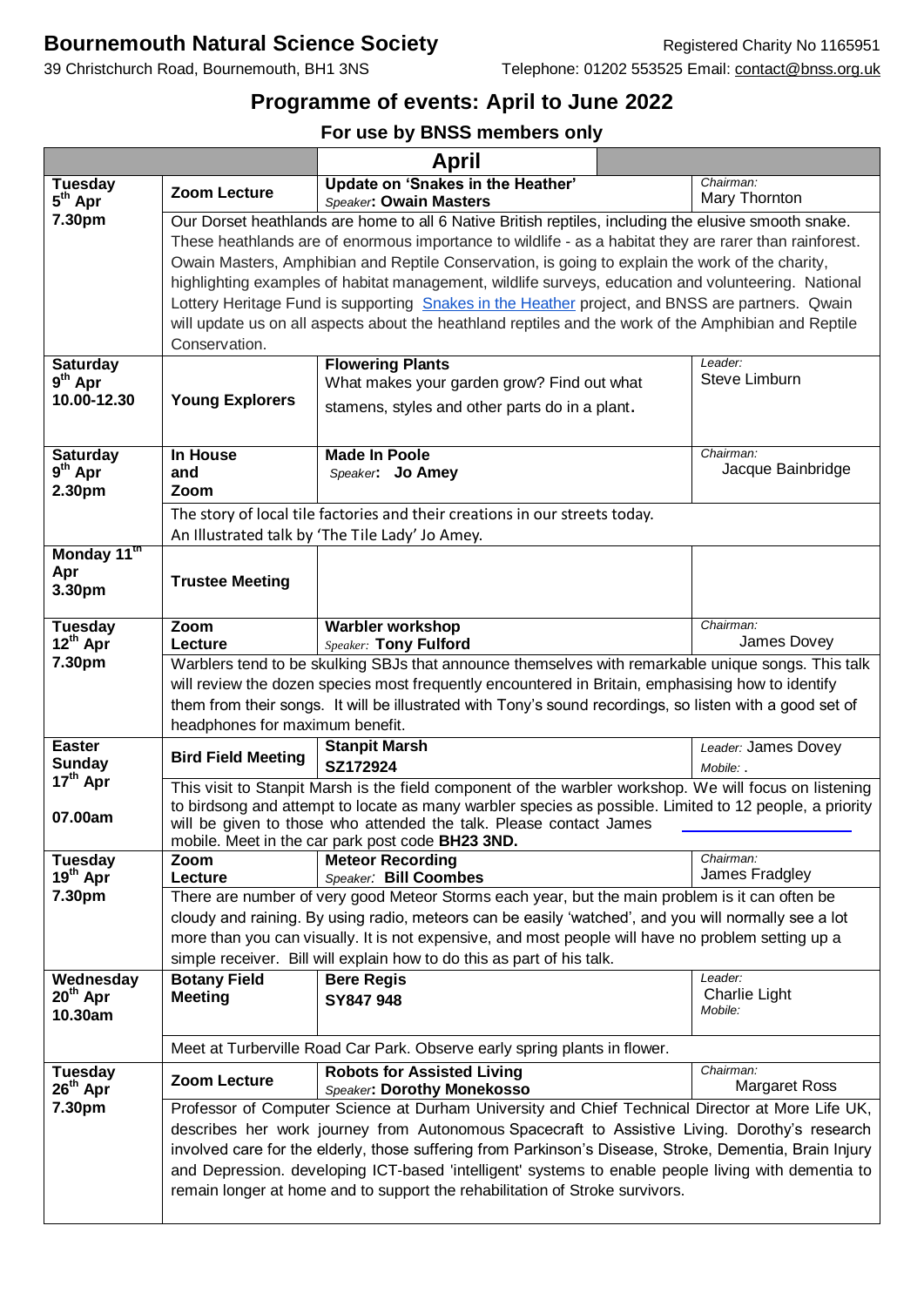|                                        |                                                                                                                                                                                                                   | <b>MAY</b>                                                                                                                                   |                                   |  |  |  |
|----------------------------------------|-------------------------------------------------------------------------------------------------------------------------------------------------------------------------------------------------------------------|----------------------------------------------------------------------------------------------------------------------------------------------|-----------------------------------|--|--|--|
| <b>Tuesday</b>                         | <b>Zoom Lecture</b>                                                                                                                                                                                               | Recycle More, Waste Less.                                                                                                                    | Chairman:                         |  |  |  |
| $3rd$ May                              |                                                                                                                                                                                                                   | Speaker: Sarah Speakman-Jones                                                                                                                | <b>Robin Hewitt</b>               |  |  |  |
| 7.30pm                                 | BCP council's waste and recycling programme team talk about how to waste less and recycle<br>more in Bournemouth Christchurch and Poole. The talk includes how best to use the recycling                          |                                                                                                                                              |                                   |  |  |  |
|                                        |                                                                                                                                                                                                                   | service and where waste goes after collection. There will also be information on ways to reduce                                              |                                   |  |  |  |
|                                        | your waste and the waste prevention campaigns the Council runs.                                                                                                                                                   |                                                                                                                                              |                                   |  |  |  |
| Monday 9th<br><b>May 3.30pm</b>        | <b>Trustee meeting</b>                                                                                                                                                                                            |                                                                                                                                              |                                   |  |  |  |
| <b>Tuesday</b>                         | <b>President's</b>                                                                                                                                                                                                | <b>Dorset's Areas of Outstanding Beauty</b>                                                                                                  | Chairman:                         |  |  |  |
| 10 <sup>th</sup> May                   | Lecture                                                                                                                                                                                                           | Speaker; Bruce Longstaff                                                                                                                     | Grenham Ireland                   |  |  |  |
| 7.30pm                                 | In house & Zoom                                                                                                                                                                                                   |                                                                                                                                              |                                   |  |  |  |
|                                        | A look at the work and projects of the Cranborne Chase and the Dorset AONBs.<br>Leader:                                                                                                                           |                                                                                                                                              |                                   |  |  |  |
| Saturday 14th<br>May                   | <b>Young Explorers</b>                                                                                                                                                                                            | Evolution.<br>Find out about this fascinating topic. The discovery.                                                                          | Steve Limburn                     |  |  |  |
| 10.00-12.30                            |                                                                                                                                                                                                                   | How it works and the evidence.                                                                                                               |                                   |  |  |  |
| <b>Saturday</b>                        | In House and                                                                                                                                                                                                      | <b>A Variety of Beetles</b>                                                                                                                  | Chairman:                         |  |  |  |
| $14th$ May                             | <b>Zoom Lecture</b>                                                                                                                                                                                               | Speaker: Jonathan MacGowan                                                                                                                   | Steve Limburn???                  |  |  |  |
| 2.30pm                                 |                                                                                                                                                                                                                   |                                                                                                                                              |                                   |  |  |  |
|                                        | A look at common and Scarce Beetles to be found Locally.                                                                                                                                                          |                                                                                                                                              |                                   |  |  |  |
| <b>Tuesday</b>                         | In House and                                                                                                                                                                                                      | <b>Geology of the Galapagos Islands</b>                                                                                                      | Chairman.                         |  |  |  |
| $17th$ May                             | <b>Zoom Lecture</b>                                                                                                                                                                                               | <b>Speaker: Paul McFarling</b>                                                                                                               | Jill Abbot                        |  |  |  |
| 7.30pm                                 |                                                                                                                                                                                                                   | Paul will introduce us to the unique geology underlying the extraordinary natural worlds that make up                                        |                                   |  |  |  |
|                                        | the Galapagos islands. He and his Ecuadorean wife, both naturalists, have studied, lived and worked                                                                                                               |                                                                                                                                              |                                   |  |  |  |
|                                        | there for over thirty years as biologists, guides, tour organisers and advisers. Paul also spends time                                                                                                            |                                                                                                                                              |                                   |  |  |  |
|                                        | here and joined BNSS last year.                                                                                                                                                                                   |                                                                                                                                              |                                   |  |  |  |
| <b>Tuesday</b><br>$24th$ May           | <b>Zoom Lecture</b>                                                                                                                                                                                               | <b>Mega-constellations</b><br>Speaker: Dr Paul Daniels                                                                                       | Chairman.<br>James Fradgley       |  |  |  |
| 7.30pm                                 |                                                                                                                                                                                                                   | Paul Daniels is President of the Federation of Astronomical Societies, and this talk looks at the                                            |                                   |  |  |  |
|                                        |                                                                                                                                                                                                                   |                                                                                                                                              |                                   |  |  |  |
|                                        | damage being done to our observing the night sky by the launch of thousands of satellites, especially<br>by SpaceX with their "Starlink", consisting eventually of tens of thousands of satellites. The talk will |                                                                                                                                              |                                   |  |  |  |
|                                        |                                                                                                                                                                                                                   | be approx. 90 minutes with a break after 60 minutes.                                                                                         |                                   |  |  |  |
| Wednesday                              | <b>Botany Field</b>                                                                                                                                                                                               | Old Harry and Ballard Down                                                                                                                   | Leader:                           |  |  |  |
| $25th$ May                             | <b>Meeting</b>                                                                                                                                                                                                    | SZ037825                                                                                                                                     | Charlie Light                     |  |  |  |
| 10.30am                                |                                                                                                                                                                                                                   |                                                                                                                                              | 07808 546624                      |  |  |  |
| <b>Saturday</b>                        | <b>JOINT MEETING</b>                                                                                                                                                                                              | Meet at NT car park by Bankes Arms. Observe the spring flowering plants on chalk downland near the sea.<br><b>QUEKETT MICROSCOPICAL CLUB</b> | Chairman:                         |  |  |  |
| $28th$ May                             | In House                                                                                                                                                                                                          |                                                                                                                                              | Grenham Ireland                   |  |  |  |
| 10.00am                                | There will be                                                                                                                                                                                                     |                                                                                                                                              |                                   |  |  |  |
| $-4.00pm$                              |                                                                                                                                                                                                                   | demonstrations, displays and gossip and a talk in the afternoon in house.                                                                    |                                   |  |  |  |
| <b>Sunday</b>                          |                                                                                                                                                                                                                   | <b>Sillens Lane Martin Down SP6 3LB</b>                                                                                                      | <b>Mark Spencer</b><br>Leader:    |  |  |  |
| $29th$ May                             | <b>Field Meeting</b>                                                                                                                                                                                              | OS Map 118. 057 192                                                                                                                          | Mobile:                           |  |  |  |
| 10.30am<br>$-3.30pm$                   |                                                                                                                                                                                                                   |                                                                                                                                              |                                   |  |  |  |
|                                        |                                                                                                                                                                                                                   | Meet at the top of Sillens Lane, accessed through the village, off the triangular green. The walk we will                                    |                                   |  |  |  |
|                                        | take, will be on a steady rise over the chalk grassland and we will take lunch half way around the site.<br>Then descend a steep slope back to the car park area, you will need to be fit and capable. We will be |                                                                                                                                              |                                   |  |  |  |
|                                        |                                                                                                                                                                                                                   | looking for the Silver -spotted skipper. Stout Walking boots (not wellingtons!) Food and drink                                               |                                   |  |  |  |
|                                        |                                                                                                                                                                                                                   | (definitely water) Walking stick (if required), Binoculars, Camera, pocket lens if you have them.                                            |                                   |  |  |  |
| <b>Tuesday</b><br>31 <sup>st</sup> May |                                                                                                                                                                                                                   | Careers in the e-sports industry                                                                                                             | Chairman:<br><b>Margaret Ross</b> |  |  |  |
| 7.30pm                                 | <b>Zoom Lecture</b>                                                                                                                                                                                               | Speaker; James Fraser Murison                                                                                                                |                                   |  |  |  |
|                                        |                                                                                                                                                                                                                   | The e-sports industry is worth over 130 billion dollars, with a viewing audience of over 223 million e-                                      |                                   |  |  |  |
|                                        |                                                                                                                                                                                                                   | sports viewers per month and the top prize money in 2019 for an esports competition was 3 million                                            |                                   |  |  |  |
|                                        | dollars, which is higher than the Wimbledon tennis championship. The e-sports industry generates                                                                                                                  |                                                                                                                                              |                                   |  |  |  |
|                                        | over 100 different types of jobs, in addition to the actual e-sports competitors whilst the industry also                                                                                                         |                                                                                                                                              |                                   |  |  |  |
|                                        | generates more money than both the film and music industry combined here in the UK. E-sports is<br>now a major UK and worldwide industry and the various jobs in this e-sports industry will be                   |                                                                                                                                              |                                   |  |  |  |
|                                        | considered. James Fraser-Murison is Director of Learning, Queen Mary's College, Basingstoke, who<br>helped create the first-ever BTEC in e-sports.                                                                |                                                                                                                                              |                                   |  |  |  |
|                                        |                                                                                                                                                                                                                   |                                                                                                                                              |                                   |  |  |  |
|                                        |                                                                                                                                                                                                                   |                                                                                                                                              |                                   |  |  |  |